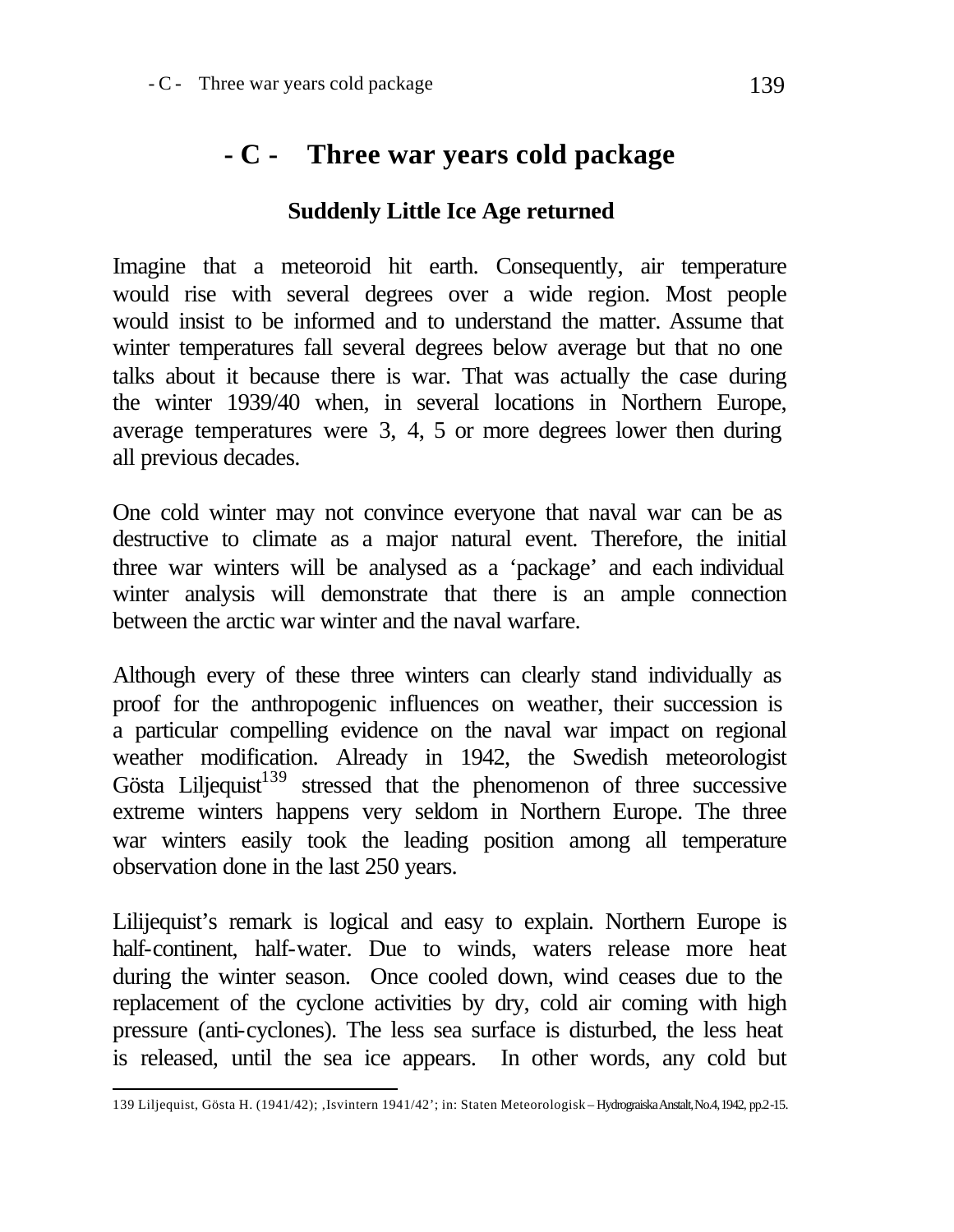$-9.55$  $-9.11$  $-6.8^\circ$  $-6.5'$  $-6.23^{\circ} -6.73$ 845-1847 1766-1768 1940-194 Oslo **Stockholm** 2.46  $-0.7^{\circ}$  -0.86° 1766-1768 De Bilt

calm winter situation keeps stored heat at deeper sea level during winter season, which is available for the next winter.

*A comparison of the three coldest winters in succession*

*Since temperatures records have been taken provides substantial evidence on the influence of naval war. Not are the three war winters 1939-1942 in every case the coldest, but they 'beat' the second and third placed winter services by lengths.* 

*NOTE: Compare first the difference between 2nd and 3rd placed, and than the difference they have to the three winters series 1939/40 to 1941/42, with up to 2,7 degrees Celsius difference (Oslo)!*

Naval warfare interferes and destroys this natural process. Whether sea surface water is warm or cold, navigation and warfare still affect it. Seawater is churned and turned with no regard that North and Baltic Sea can sustain maritime winter only when they are able to release heat according to statistical average. That was grossly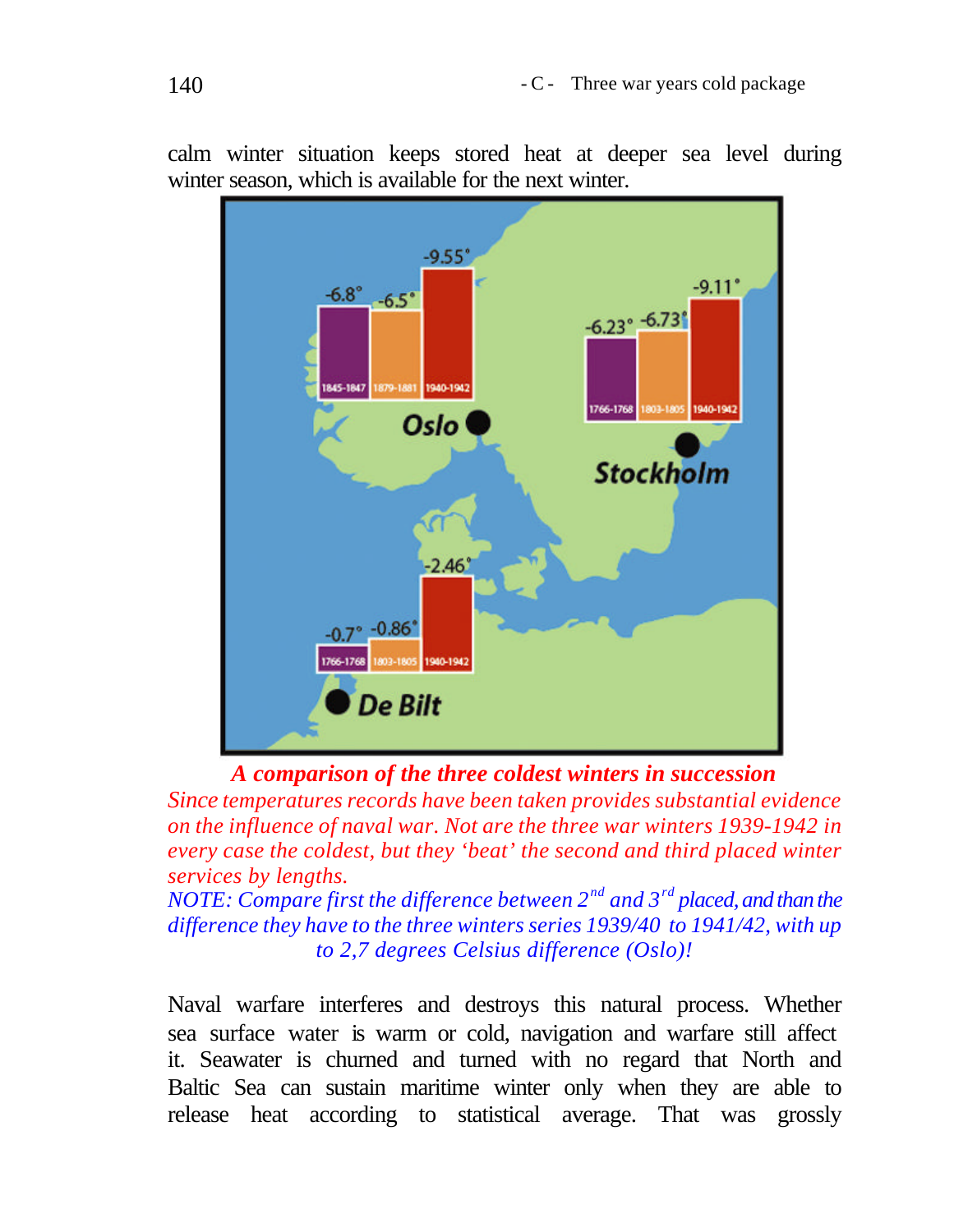overturned during the first three war winters. Since 1942, when naval war turned global, Europe's sea areas lost their specific regional 'warmade' winter weather. Extensive naval war in North Atlantic and Pacific easily overruled any special impact of North and Baltic Sea, and thereby ending the three-year artic winter series.

Actually, the statistics for the war winter temperatures between 1939 and 1942 is nothing less than a "Big Bang". In five out of six locations nothing comparable has ever happened since temperature observations have been made and, in only one case, the exception (Wiesbaden) happened 100 years ago. In same places, temperatures were up to  $2^{\circ}$ degrees lower per month than the next coldest three-year series. This applies for the core winter months January and February as well, when the previous December is included. The distinction between the nearcoast location and the inland location deserves our particular attention, too.

## **Near Seaside Location**

**Figures show monthly mean temperatures over a three years period [Mean of six (Jan/Feb) respectively nine (Dec, Jan & Feb) months]**

|           |                   | De Bilt/The Netherlands, Period 1706 -1993 |           | <b>Oslo/Norway, Period</b> |                   |
|-----------|-------------------|--------------------------------------------|-----------|----------------------------|-------------------|
| 3 years   | Jan& Feb          | Dec-Feb.                                   |           | 1816 - 1988                |                   |
| Long term | $+4.5^{\circ}C$   | $+ 5.3$ °C                                 | 3 years   | Jan&Feb                    | Dec-Feb           |
| 1716-18   | $-0.7$ °C         | $-0.12$ °C                                 | Long term | $-3.6$ °C                  | $-3.4$ °C         |
| 1829-31   | $-0.86^{\circ}$ C | $-0.45^{\circ}$ C                          | 1845-47   | $-6.8^\circ$               | $-6.9$ °C         |
| 1940-42   | $-2.46^{\circ}$ C | $-1,32$ °C                                 | 1879-81   | $-6.5^{\circ}$ C           | $-6.5^{\circ}$ C  |
|           |                   |                                            | 1940-42   | $-9,55^{\circ}$ C          | $-7,86^{\circ}$ C |
|           |                   |                                            |           |                            |                   |

|           | Stockholm/Sweden, Period 1756-1988 |                  |
|-----------|------------------------------------|------------------|
| 3 years   | Jan. & Feb.                        | Dec.- Feb.       |
| Long-term | $-3^{\circ}$ C                     | $-2.5^{\circ}$ C |
| 1766-1768 | $-6,23\degree$ C                   | $-5.2$ °C        |
| 1803-1805 | $-6.73$ °C                         | $-6.3$ °C        |
| 1940-1942 | $-9.11^{\circ}$ C                  | $-6.8^{\circ}$ C |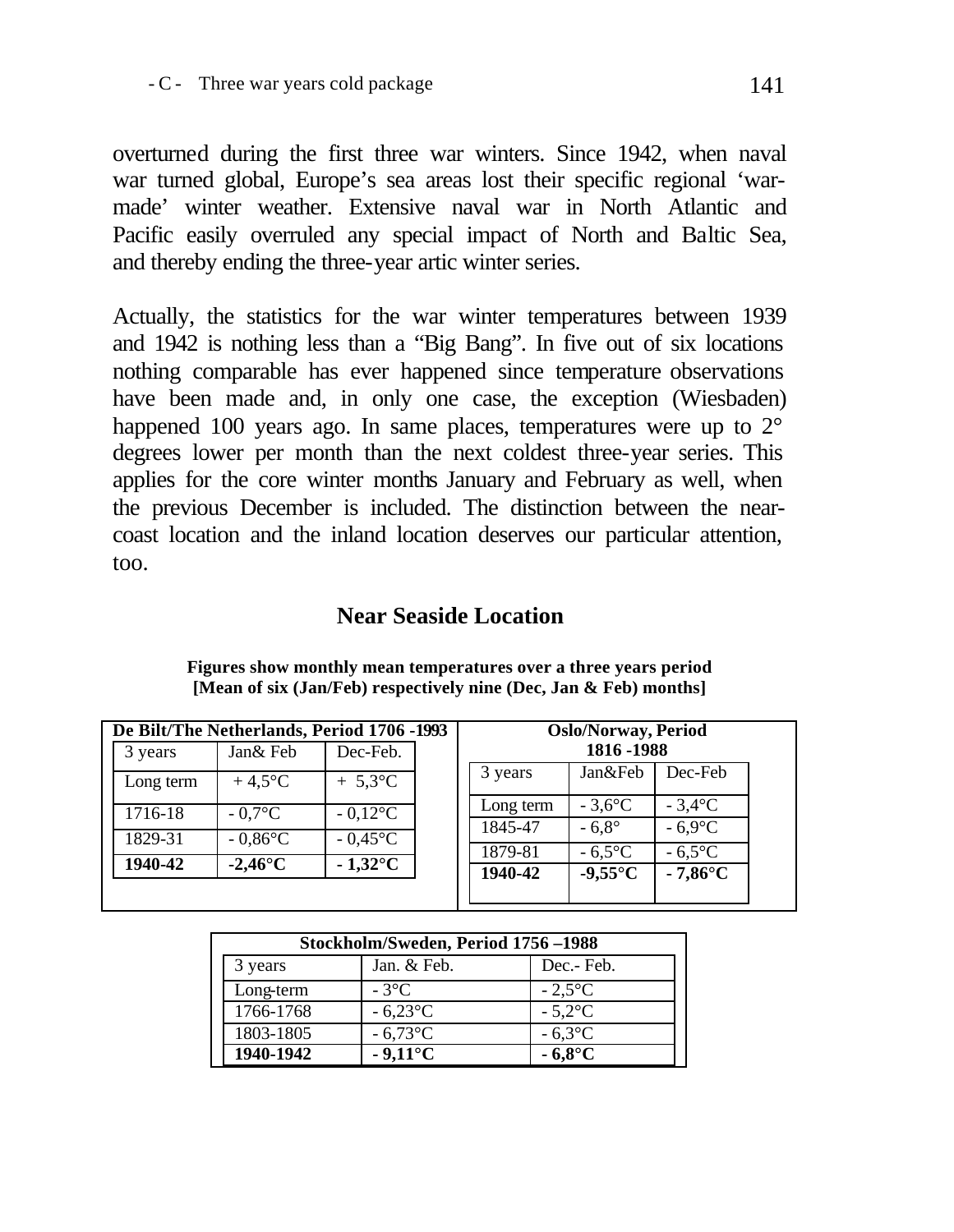It is astonishing that war winter 1940-1942 did not only break all the records but left the next coldest three-year winter package behind. This happened particularly during core winter months January and February. Each of these six winter months was colder with 1,6°C (De Bilt), 2,7°C (Oslo), and 2,4°C (Stockholm) than any previous cold winter, whereby the difference between the  $2<sup>nd</sup>$  and the  $3<sup>rd</sup>$  rank was insignificant (less than 0,5°C). The temperature figure for 1940/42 is as unbelievable as a story about a 100-meter sprinter who would have broken the 10 seconds world record in only 8 seconds.

Furthermore, it is revealing that, from this group of three, Oslo (the most Atlantic location, at least from the distance point of view) is taking the lead, presumably due to the very cold sub-surface water which is 700-meter deep at Skagerrak. It is not a coincidence that the coldest January in Oslo series is January 1941. Only half a year earlier, since April 1940, Germany had occupied Norway and had carried on naval activities of huge proportions along the Norwegian coasts. We cannot ignore the fact that the three coldest months of January in all the Oslo series in almost 200 years occurred during the war, more precisely in 1941 ( $-13^{\circ}$ C), 1942 ( $-12,1^{\circ}$ C) and January 1917, with -11,6°C (during World War I, winter which should be carefully analysed) $140$ .

The three described winters, which are a true record-breaking series, are a strong indication of the role the naval warfare has played. The impact of the naval war is obvious and it is proved by the fact that in the seaside locations the temperature record had been broken at a much higher degree than in inland locations, as the following table proves it:

l 140 It should not be so much of a surprise that the third coldest January occurred during WWI. There were also a lot of naval activities in all North Sea regions. Since late 1916, naval warfare stepped into a new age of destruction, due to newly developed sea mines, submarines and depth charges (see chapter on WWI, below). In so far it might be not too far fetched to assume any link between the biggest naval encounter ever, the Battle of Jutland on the 31st of May 1916 and the record January 1941.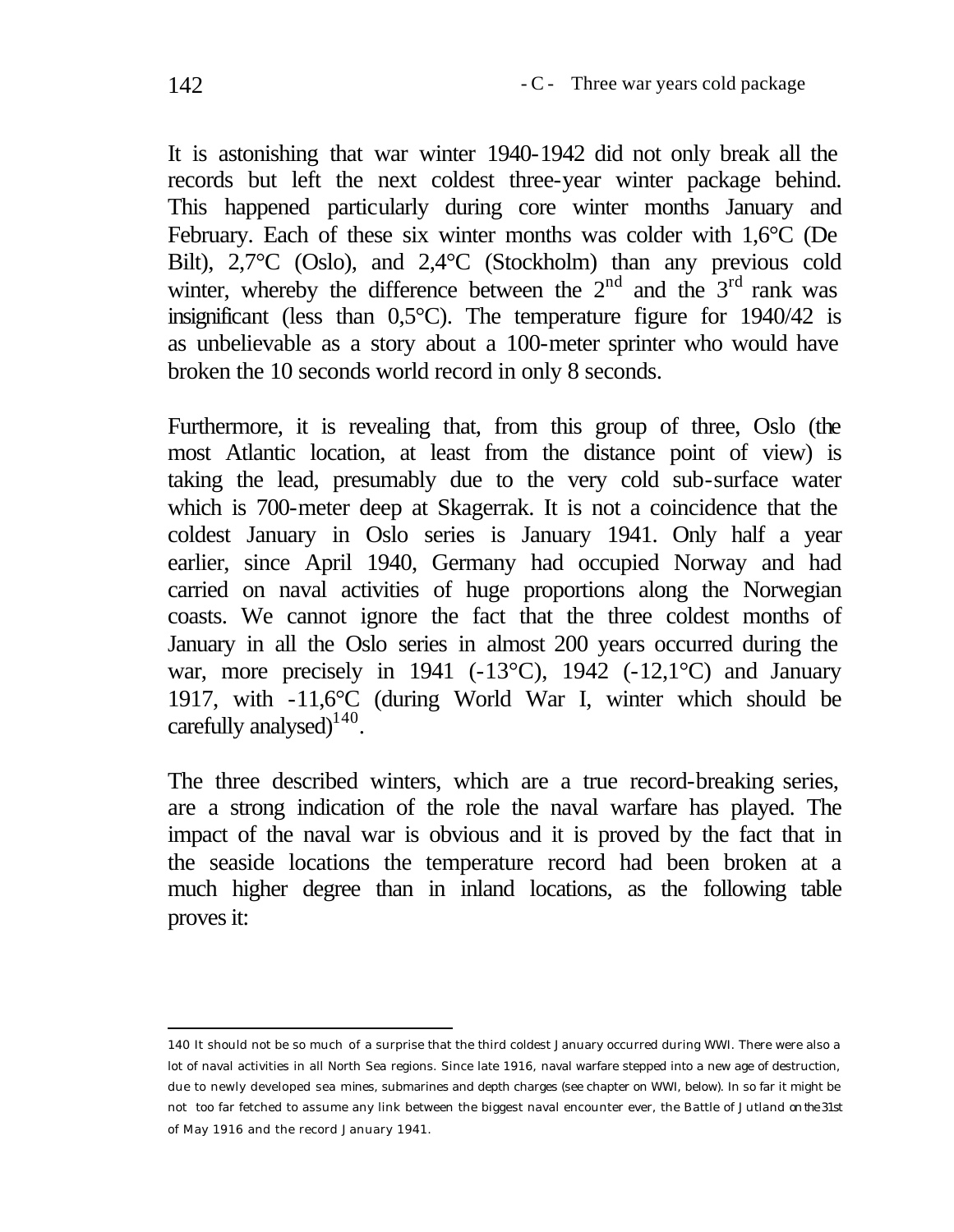## **Inland Location**

|           | Paris/France, Period 1757 -1993 |                   |           |           | Wiesbaden/Germany, Period 1757-1961 |  |  |
|-----------|---------------------------------|-------------------|-----------|-----------|-------------------------------------|--|--|
| 3 years   | Jan&Feb                         | Dec-Feb           | 3 years   | Jan& Feb  | Dec-Feb                             |  |  |
| Long-term | $+3.8$ °C                       | $+4^{\circ}C$     | Long-term | $+1.5$ °C | $+1,8$ °C                           |  |  |
| 1829-31   | $+1.5$ °C                       | $+1.4$ °C         | 1829-31   | $-3.6$ °C | $-2.7$ °C                           |  |  |
| 1879-81   | $+1.8$ °C                       | $+1.2$ °C         | 1840-42   | $-1.4$ °C | $-0.7$ °C                           |  |  |
| 194042    | $+0.6^{\circ}C$                 | +1,1 $^{\circ}$ C | 1940-42   | $-3.3$ °C | $-2.0\degree$ C                     |  |  |

**Figures show monthly mean temperatures over a three years period [Mean of six (Jan/Feb) respectively nine (Dec, Jan & Feb) months]**

| Basel/Switzerland, Period 1755 – 1970 |                  |                  |  |  |
|---------------------------------------|------------------|------------------|--|--|
| vears                                 | Jan& Feb         | Dec-Feb          |  |  |
| long-term mean                        | $+1.5$ °C        | $+1.7^{\circ}$ C |  |  |
| 1766-1768                             | $-2.2$ °C        | $-2.1\degree$ C  |  |  |
| 1829-1831                             | $-2.8$ °C        | $-2.2$ °C        |  |  |
| 1940-1942                             | $-2.9^{\circ}$ C | $-2.2^{\circ}$ C |  |  |

Even Paris, which is not so far away from the sea, can blame the war at sea for the temperature modifications. In Wiesbaden (near Frankfurt), winters 1829-1831 kept the lead. Even three stations in Great Britain confirm the January/February record war series 1940- 1942, viz. Greenwich<sup>141</sup>,  $Oxford<sup>142</sup>$  and Edinburgh<sup>143</sup>. From these three, Edinburgh has the smallest negative deviation, with 0,17°C per month, presumably due to the fact that the warm Atlantic current flows into the North Sea in considerable quantities at any time of the year, and the Atlantic is not far away anyhow, while Greenwich and Oxford deviated with 0,7°C per month as compared to the next coldest series (see Footnote).

All the proofs demonstrate that negative temperature records are far away from being a mere coincidence. Sunrays played a minor role during the main winter months, while the North and Baltic Seas can contribute to the winter air temperature only through their available heat reservoir. If that has been reduced too early, then the regional

l 141 Greenwich 1841-1960; Sum January/February, 1940-42 (+ 8,7°C), 1879/81 (+12.8°C), and 1891-93 (+19,5°C).

<sup>142</sup> Oxford 1828-1980; Sum January/February, 1940-42 (+ 7,6°C), 1879-81 (+11,8°C), and 1829-31 (+12,2°C).

<sup>143</sup> Edinburgh 1764-1960; Sum January/February 1940-42 (+ 7,6°C), 1836-39 (+ 8,6°C), and 1774-76 (+ 10,4°C).